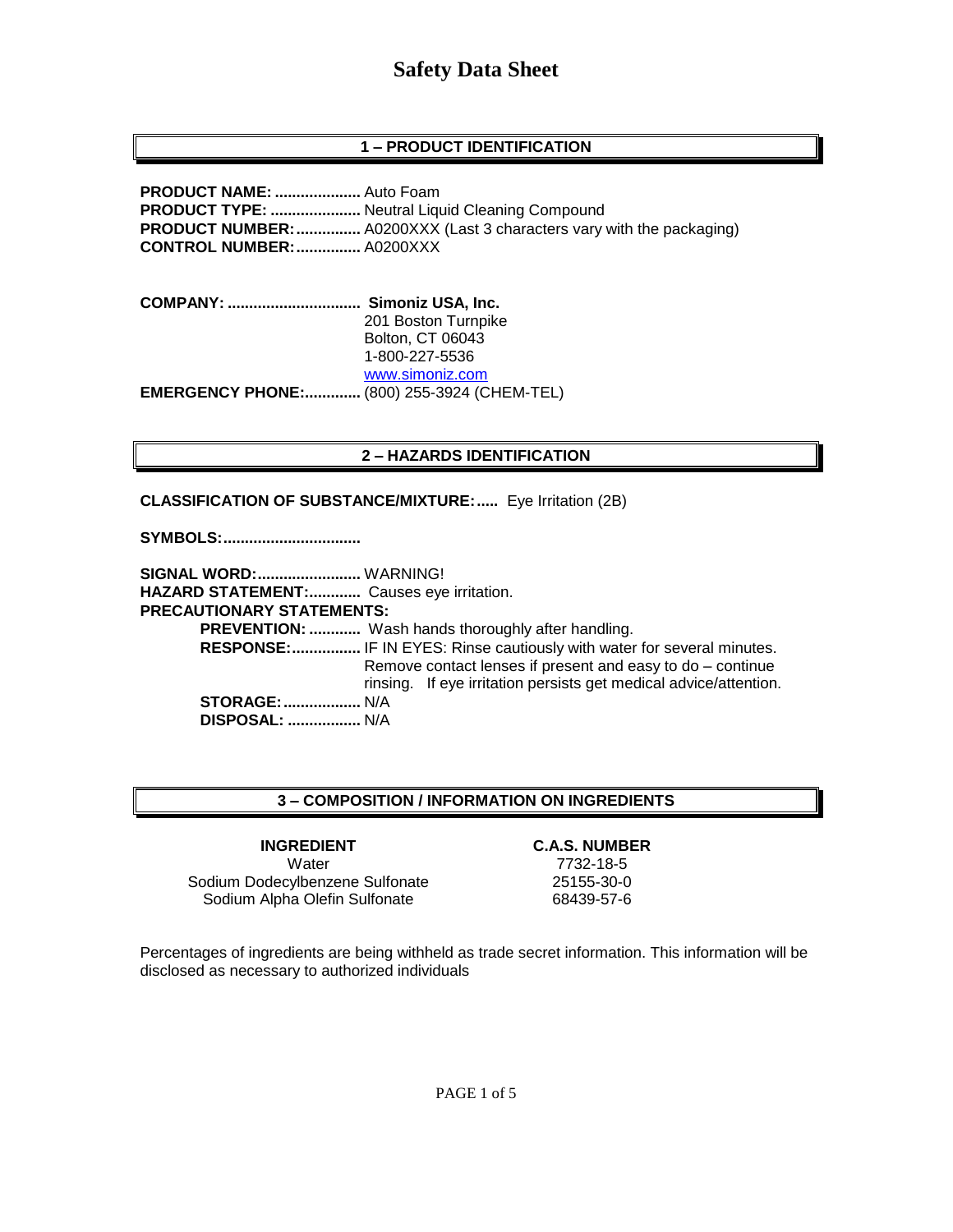#### **4 – FIRST-AID MEASURES**

|                        | <b>BREATHING (INHALATION):</b> If victim shows signs of discomfort or irritation, remove to fresh<br>air. If symptoms persist, get immediate medical attention.                                   |
|------------------------|---------------------------------------------------------------------------------------------------------------------------------------------------------------------------------------------------|
|                        | <b>SWALLOWING (INGESTION): .</b> DO NOT INDUCE VOMITING! Drink a large quantity of water or<br>milk. Do not attempt to give liquids to an unconscious person.<br>Get immediate medical attention! |
|                        | Flush eyes with a large quantity of fresh water for at least 15<br>minutes. If irritation persists, consult a physician.                                                                          |
| <b>SKIN (DERMAL): </b> | Flush from skin and clothing with large amounts of fresh water. If<br>irritation persists, consult physician. Wash contaminated clothing<br>before wearing.                                       |

#### **5 – FIRE-FIGHTING MEASURES**

**FLASHPOINT:...........................** This product is non-flammable. **EXTINGUISHING MEDIA:.........** This product is non-flammable. Use extinguishing media suitable for materials already burning. **SPECIAL FIRE FIGHTING PROCEDURES: ............**Firefighters working in areas where this product is present should be equipped with an approved, fully enclosed SCBA. **UNUSUAL FIRE AND EXPLOSION HAZARDS:......**None known.

#### **6 – ACCIDENTAL RELEASE MEASURES**

| <b>SPILL PROCEDURES: </b> Dike to prevent spillage into streams or sewer systems. Consult |  |
|-------------------------------------------------------------------------------------------|--|
| local, state and federal authorities.                                                     |  |
|                                                                                           |  |

#### **WASTE DISPOSAL: .................** As recommended by local, state and federal authorities.

#### **7 – HANDLING and STORAGE**

| freezing.                                                                                                                                                                                      |
|------------------------------------------------------------------------------------------------------------------------------------------------------------------------------------------------|
| protection should not be necessary. Wear eye protection if<br>product is likely to splash. Do not place this product in an<br>unmarked container! Keep away from children! Spilled material is |
| slippery.                                                                                                                                                                                      |

#### **8 – EXPOSURE CONTROLS / PERSONAL PROTECTION**

**RESPIRATORY PROTECTION:**Not usually needed in well-ventilated areas. If needed, use a NIOSH approved respirator.

**PROTECTIVE CLOTHING:.......** Nitrile or PVC gloves, and chemical splash goggles. **ADDITIONAL MEASURES: ......** Under normal use according to label instructions, special protection should not be necessary. Wear eye protection if product is likely to splash.Do not place this product in an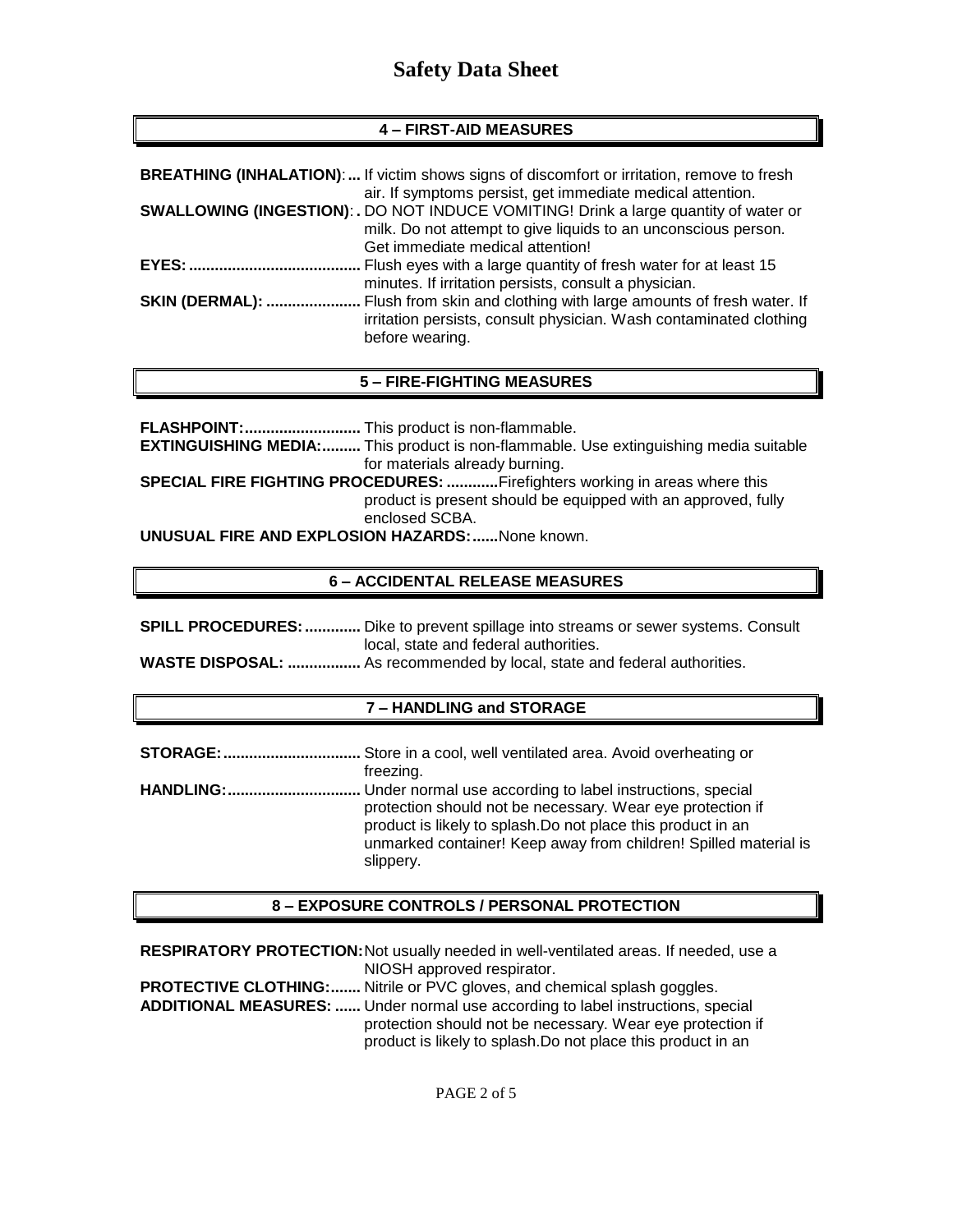unmarked container! Keep away from children! Spilled material is slippery.

| <b>INGREDIENT</b>               | <b>C.A.S. NUMBER</b> | <b>PEL</b>            |
|---------------------------------|----------------------|-----------------------|
| Water                           | 7732-18-5            | No limits established |
| Sodium Dodecylbenzene Sulfonate | 25155-30-0           | No limits established |
| Sodium Alpha Olefin Sulfonate   | 68439-57-6           | No limits established |

#### **9 – PHYSICAL / CHEMICAL PROPERITES**

| <b>APPEARANCE &amp; ODOR: </b> Slightly hazy red liquid. No significant odor. |
|-------------------------------------------------------------------------------|
| ODOR THRESHOLD:  N/A                                                          |
|                                                                               |
| <b>MELTING POINT: </b> 210 degrees F.                                         |
| FREEZING POINT:  N/A                                                          |
| <b>BOILING POINT:</b> 210 degrees F.                                          |
| <b>BOILING POINT RANGE: N/A</b>                                               |
| FLASHPOINT: This product is non-flammable.                                    |
| <b>EVAPORATION RATE: N/A</b>                                                  |
| FLAMMABILITY (solid/gas): N/A                                                 |
| EXPLOSION LIMITS:  N/A                                                        |
| VAPOR PRESSURE:  N/A                                                          |
| VAPOR DENSITY (AIR=1): Greater than 1.                                        |
| <b>SPECIFIC GRAVITY:  1.02</b>                                                |
| <b>SOLUBILITY IN WATER:  Completely soluble.</b>                              |
| <b>PARTITION COEFFICIENT:  N/A</b>                                            |
|                                                                               |
|                                                                               |
| VISCOSITY:  Water thin                                                        |
|                                                                               |

#### **10 – STABILITY and REACTIVITY**

**STABILITY:...............................** Stable under normal conditions. HAZARDOUS DECOMP.: ......... This product not known to polymerize. **INCOMPATIBILITY:..................** Do not mix with other chemicals.

#### **11 – TOXICOLOGICAL INFORMATION**

**ROUTE(S) OF ENTRY:.............** Ingestion. Not likely to be inhaled in dangerous amounts. **LISTED CARCINOGEN: ...........** None over 0.1%. **MEDICAL CONDITION AGGRAVATED:..................**May aggravate pre-existing dermatitis. **INHALATION:............................** Not likely to be inhaled in hazardous amounts. Maintain adequate ventilation in the work area. **INGESTION:..............................** This material can cause irritation to the stomach and esophagus if ingested. **EYES:........................................** May cause eye irritation.

PAGE 3 of 5